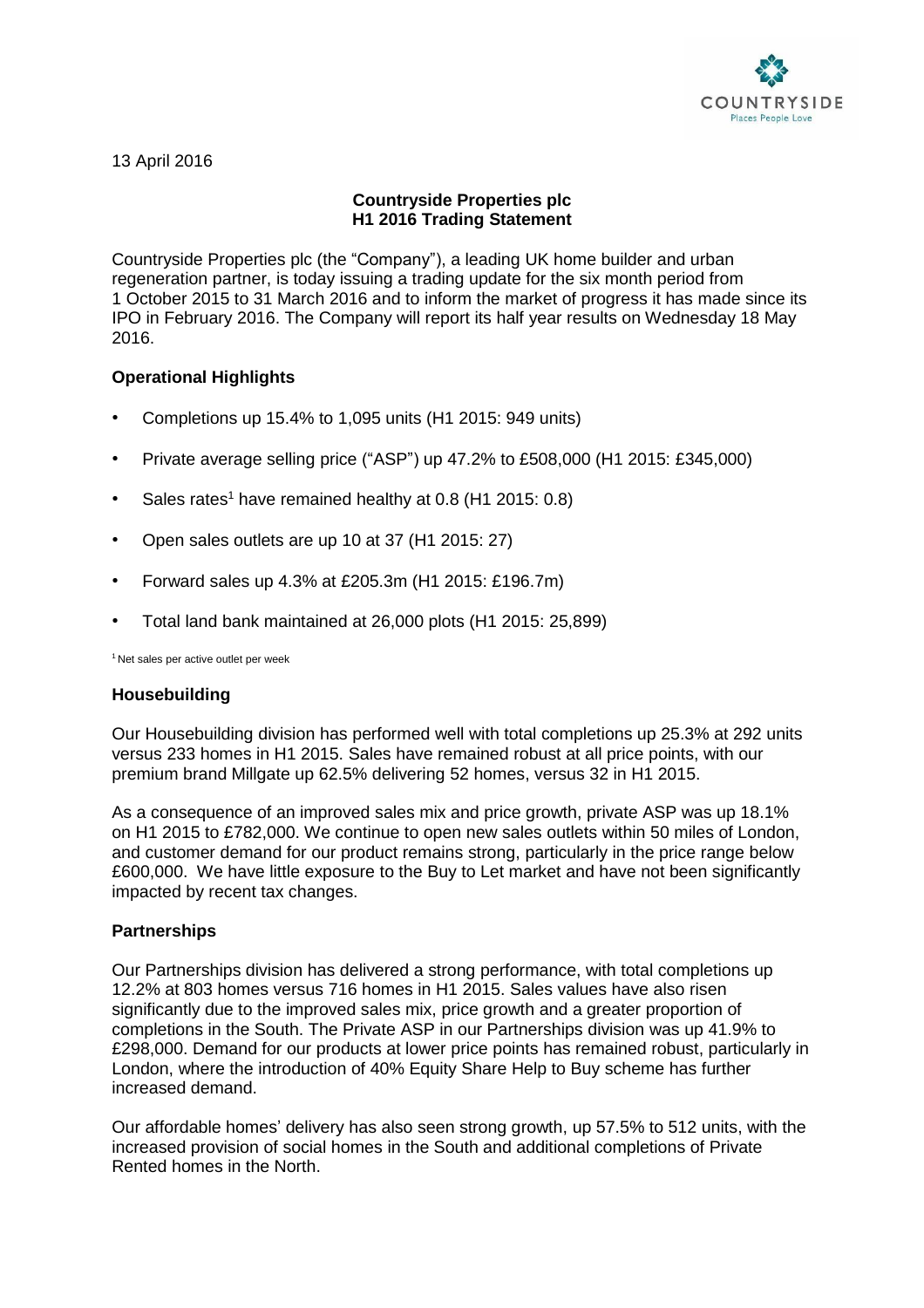### **Land and Planning**

The Company's land bank of owned and controlled plots has been maintained at 26,000 as at 31 March 2016 (FY 2015: 26,213), ensuring our long term visibility of future work in both divisions. The planning environment also remains positive for the Company and we have a total of 14,652 plots with planning within the land bank (FY 2015: 14,648).

We remain committed to maintaining the land bank in our Housebuilding division and have acquired 234 plots on six sites in the period. The Housebuilding land bank now stands at 18,273 plots, 87% of which have been sourced strategically.

We continue to be very successful at winning new business in the Partnerships division. In addition to those sites already included in the land bank, we have been awarded preferred bidder status on a further eight sites, including Beam Park, Dagenham (2,781 plots), Rochester Riverside, Kent (1,262 plots) and Hounslow School, London (284 units). We now have 7,727 plots in the Partnerships land bank with an additional 6,338 plots awarded as preferred bidder.

Our future bid pipeline continues to grow and now stands at over 30,000 potential plots as we see a growing appetite from the public sector to regenerate their assets. We have identified an opportunity to expand the Partnerships division into the West Midlands with demand from an existing partner and plan to open a regional office there by the end of the year.

#### **Group financial position**

Despite a higher level of production net bank debt reduced significantly to c. £15m (H1 2015: £131.9m), principally reflecting the benefit of the £114m net primary proceeds from our IPO.

# **Outlook**

We are firmly on track to achieve our medium-term targets of over 3,600 completions per year; operating margin of over 17% and improvement in ROCE to over 28%. Customer demand for our products remains strong in all markets and this, together with continued political support for the sector, gives us great confidence in the medium term.

#### **Ian Sutcliffe, Group Chief Executive, commented:**

"Trading has been strong, with excellent growth in the first six months of our current financial year. We are delighted with the progress we have made since listing on the London Stock Exchange in February and the support we have received from investors. We remain confident we are on track to make further progress for the full year and to continue to build on our success now as a public company."

- Ends -

There will be a conference call for analysts and investors held today at 0800hrs (BST):

| Dial in:              | +44 (0) 20 7192 8338 |
|-----------------------|----------------------|
| <b>Conference ID:</b> | 87168566             |
| Passcode:             | 10210523             |